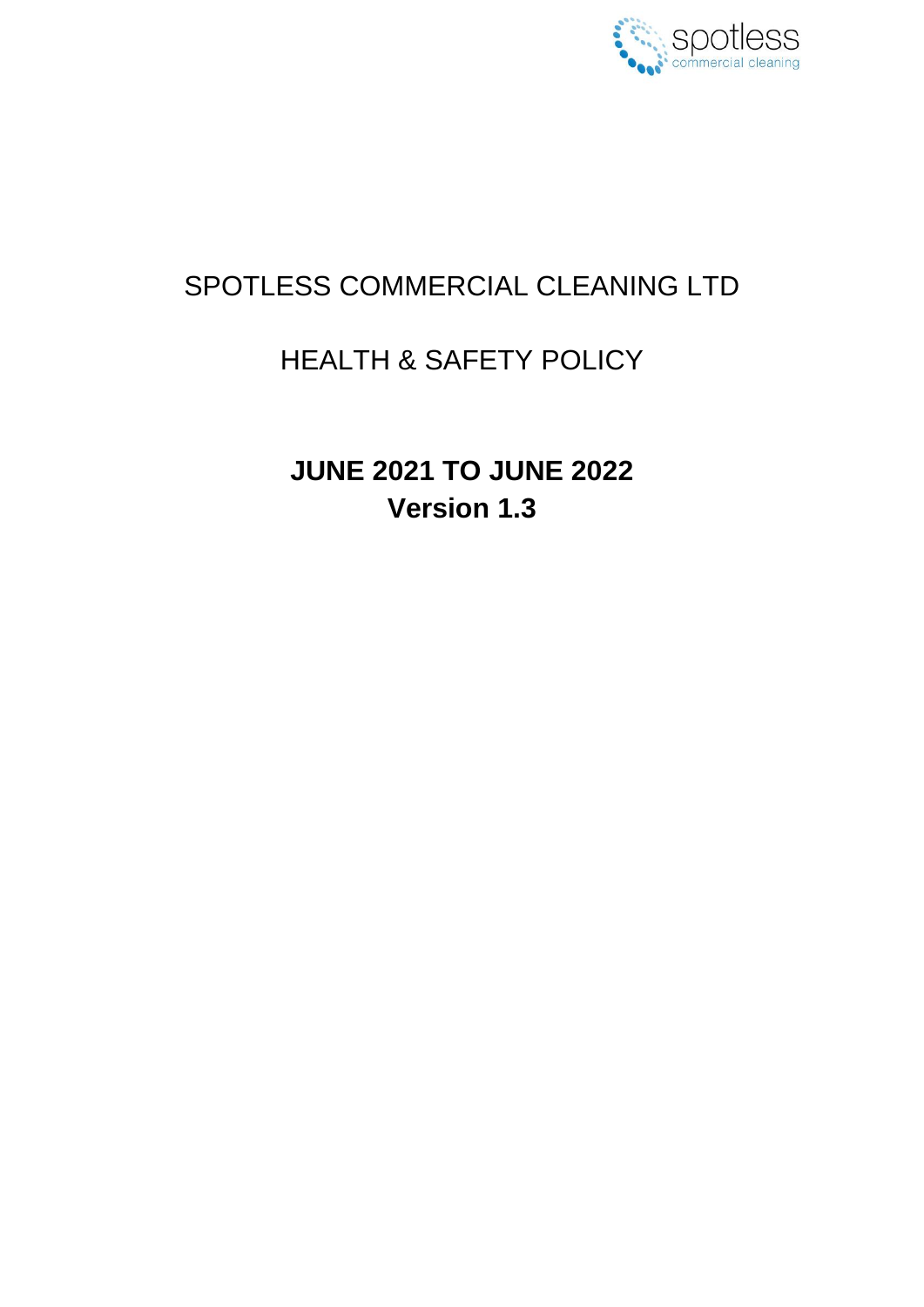

# **Introduction**

This document sets out the Health & Safety policy of Spotless Commercial Cleaning Ltd in relation to its delivery of commercial cleaning services & cleaning related services.

This document sets a base level of Health & Safety awareness, and outlines a commitment by Spotless to effectively manage, develop and improve the overall Health & Safety knowledge & standards embedded in the delivery of its services.

## **PART1 – General Statement of Policy**

- 1.1 The Company acknowledges and accepts its legal responsibilities for securing the health, safety and welfare of all its employees, of sub-contractors working on its behalf and all others affected by their activities, including our client's employees and the general public.
- 1.2 The Company recognises and accepts the general duties imposed upon the company as an employer under the Health & Safety at Work Act and subsequent Health & Safety regulations appertaining to its operation.
- 1.3 As CEO I remain committed to continuing to improve the following aspects of Health & Safety within our organisation, in the following ways:
	- To ensure there is a high level of engagement with all colleagues on Health & Safety management that will assist in its ongoing development
	- To add value to our client base by supporting their own Health & Safety responsibilities
	- To ensure safe methods and systems of work are in place and regularly reviewed
	- To ensure any equipment used in the delivery of service is well maintained and fit for purpose
	- To ensure all our colleagues are issued with appropriate Personal Protective Equipment relevant to their working tasks
- 1.4 The company will carry out a regular review of this policy to ensure that standards of Health & Safety are maintained and enhanced.

#### **PART 2 – Organisation and Responsibilities**

2.1 **CEO**

The CEO is responsible for setting the overall Health & Safety Policy statement and also responsible for the associated Health & Safety sub policies of the company. In particular the following falls within this remit:

- To ensure suitable systems and procedures are in place to record, monitor and improve the overall Health & Safety within the company
- To promote effective Communication of the Health & Safety Policy to Senior staff, Managers and all employees of the company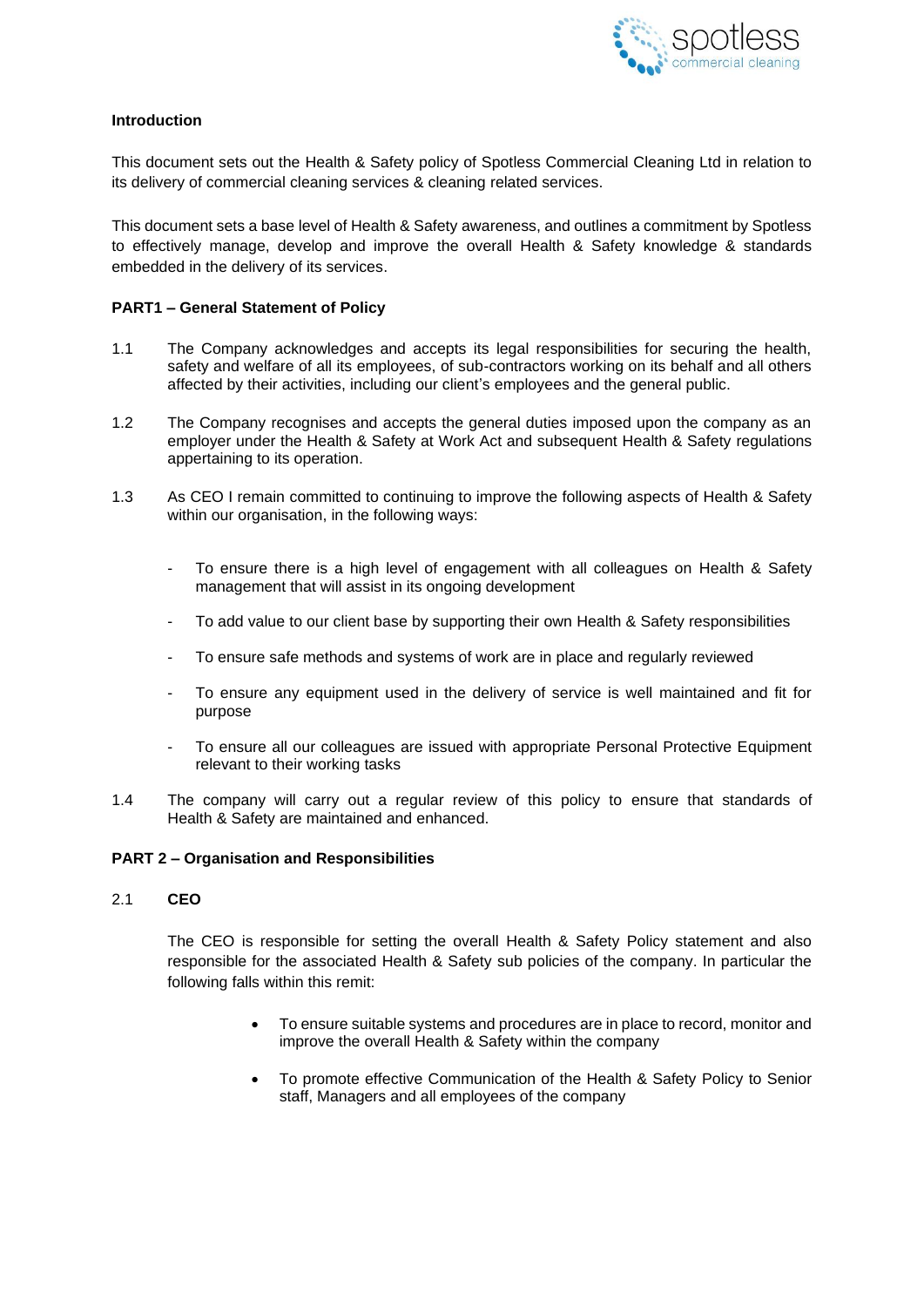

## 2.2 **Directors**

The Directors are responsible for the delivery of the Health & Safety Policy statement, sub policy statements and collation of relevant data required to effectively manage and enhance the overall Health & Safety within Spotless. In particular the following falls within this remit:

- Ensure suitable financial investment is made for adhering to the Health & Safety obligations of the company
- Promote an effective and compliant Health & Safety culture throughout the organisation.

## **2.3 Regional and Senior Account Managers**

The Regional and Senior Account Managers have overall responsibility for administrating and delivering the various Health & Safety policies of the company and will:

• Actively promote at all levels the company's commitment to effective Health & Safety management through the company values:

| Values           | <b>Expected Behaviour</b>                                                           | Leads To                |
|------------------|-------------------------------------------------------------------------------------|-------------------------|
| Respectful       | Polite Interaction & understand different   Better relationships<br>points of view. |                         |
| Supportive       | Encourage each other & help and care for   Creates confidence<br>each other.        |                         |
| Creative         | Challenge what we currently do & use our<br>initiative.                             | Progress                |
| Self Responsible | Ownership of actions and outcomes & trusted<br>to do a job.                         | Accountability and time |

- Provide appropriate and effective information, training and instruction to managers and employees
- Ensure work is planned to take into account Health & Safety issues and legislative obligations
- Monitor and assess any relevant risks to Health & Safety
- Understand the company policy for Health & Safety and ensure it is readily available for managers and employees
- Assist in the promotion of an effective and compliant Health & Safety culture throughout the organisation
- Collate and report any accidents reportable under the Reporting of Injuries, Disease and Dangerous Occurrences Regulations (RIDDOR) 2013

#### **2.3a Account Managers**

.

- Actively promote with your colleagues the company's commitment to effective Health & Safety management.
- The Managers are responsible for assisting their line managers with the delivery of the Health & Safety policies and procedures to all employees
- The Managers are responsible for the day-to-day monitoring of Health & Safety amongst the staff and reporting issues and problems through the Spotless App
- The Managers are responsible for assisting in implementing the annual Health & Safety plan and meeting the various Health & Safety objectives set.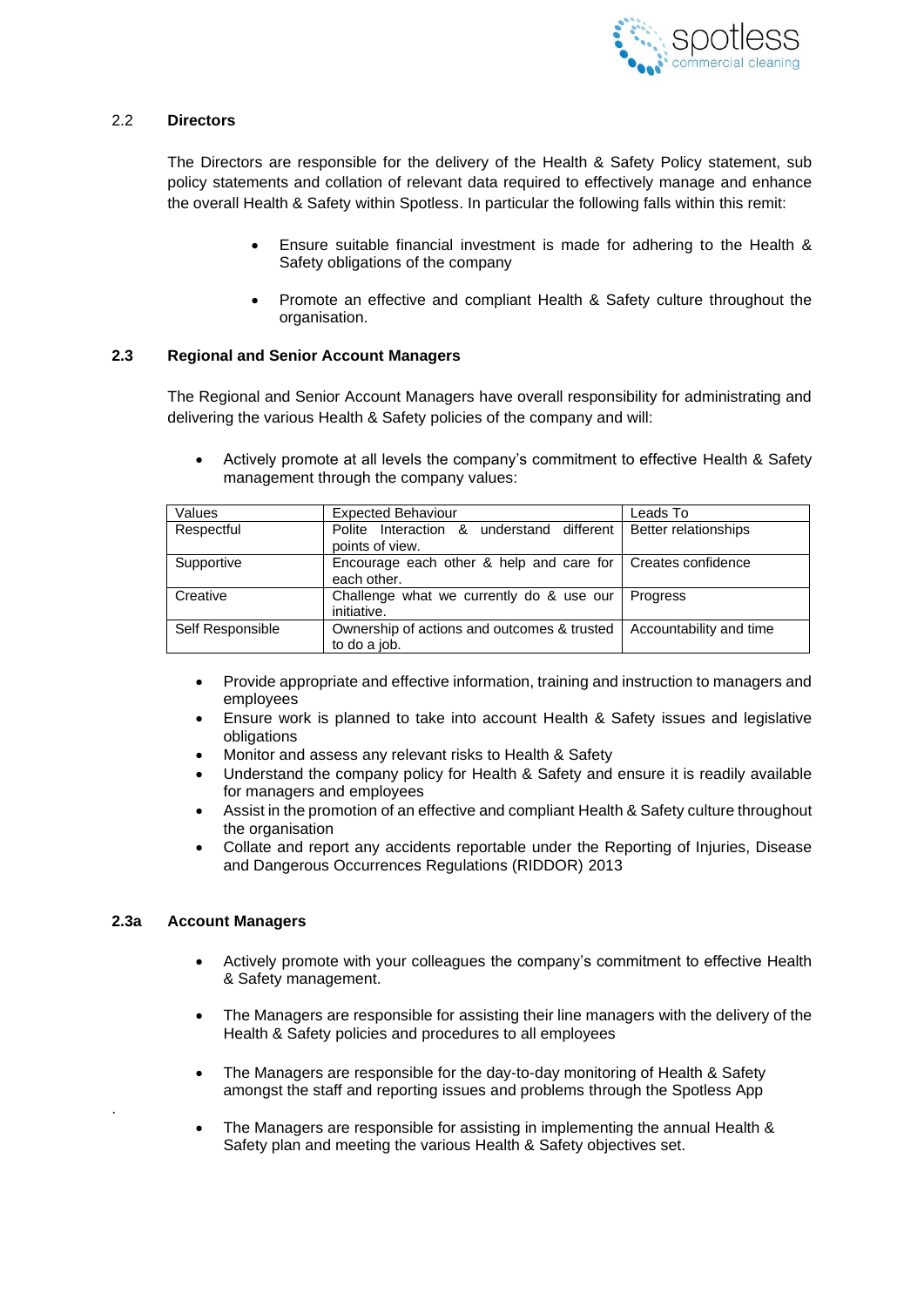

• Managers will ensure that all staff are made aware of and trained on the contents of the Employment Guide and understand them and any other Health & Safety information (in particular COSHH and RAMS).

## **2.4 Health & Safety Advisor**

Named person responsible for H & S: **Alan Laing**

Experience / qualifications of above person: NEBOSH, Chartered Member of IOSH, University of Aston Diploma

The Health & Safety Advisor will undertake and be responsible for:

- Advising the Directors of Spotless Commercial Cleaning Ltd on the relevant Health & Safety Policies, practises and procedures which should be adopted by the company, to include relevant Risk Assessments and Method Statements
- Assisting in the implementation of the various Health & Safety Policies
- Monitoring the implementation of the Health & Safety policy throughout the company and reviewing its appropriateness by regular safety audits/inspections carried out in various workplaces.
- Assisting where required on investigating accidents and implementing associated corrective action
- Reviewing Health & Safety legislation and recommending/ implementing any new requirements pertaining to the company's undertaking
- Liaising with managers, employees, sub-contractors and specialists as and when appropriate
- Delivering relevant Health & Safety training workshops to Directors and Rhiannon Abbott, HR and Health & Safety Manager as appropriate

#### **2.5 Admin**

Rhiannon Abbott, HR and Health & Safety Manager is responsible for collating data from the Spotless App and completing the spreadsheets on accidents and near misses.

Rhiannon Abbott, HR and Health & Safety Manager is to ensure that all Health & Safety alerts are followed up, closed off and suitable training has been delivered around them where required.

#### **2.6 Employees**

Section 7 of the Health & Safety at Work Act 1974 states the following:

It shall be the duty of every employee while at work –

- (a) to take reasonable care for the Health & Safety of himself and of other persons who may be affected by his acts or omissions at work; and
- (b) as regards any duty or requirements imposed on his employer or any other person by or under any of the relevant statutory provisions, to co-operate with him so far as is necessary to enable that duty or requirement to be performed or complied with.

For all employees to comply with their legal duties, they will undertake and be responsible for:

• Reading and understanding the Company's Health & Safety policy and carry out their work safely and in accordance with its requirements.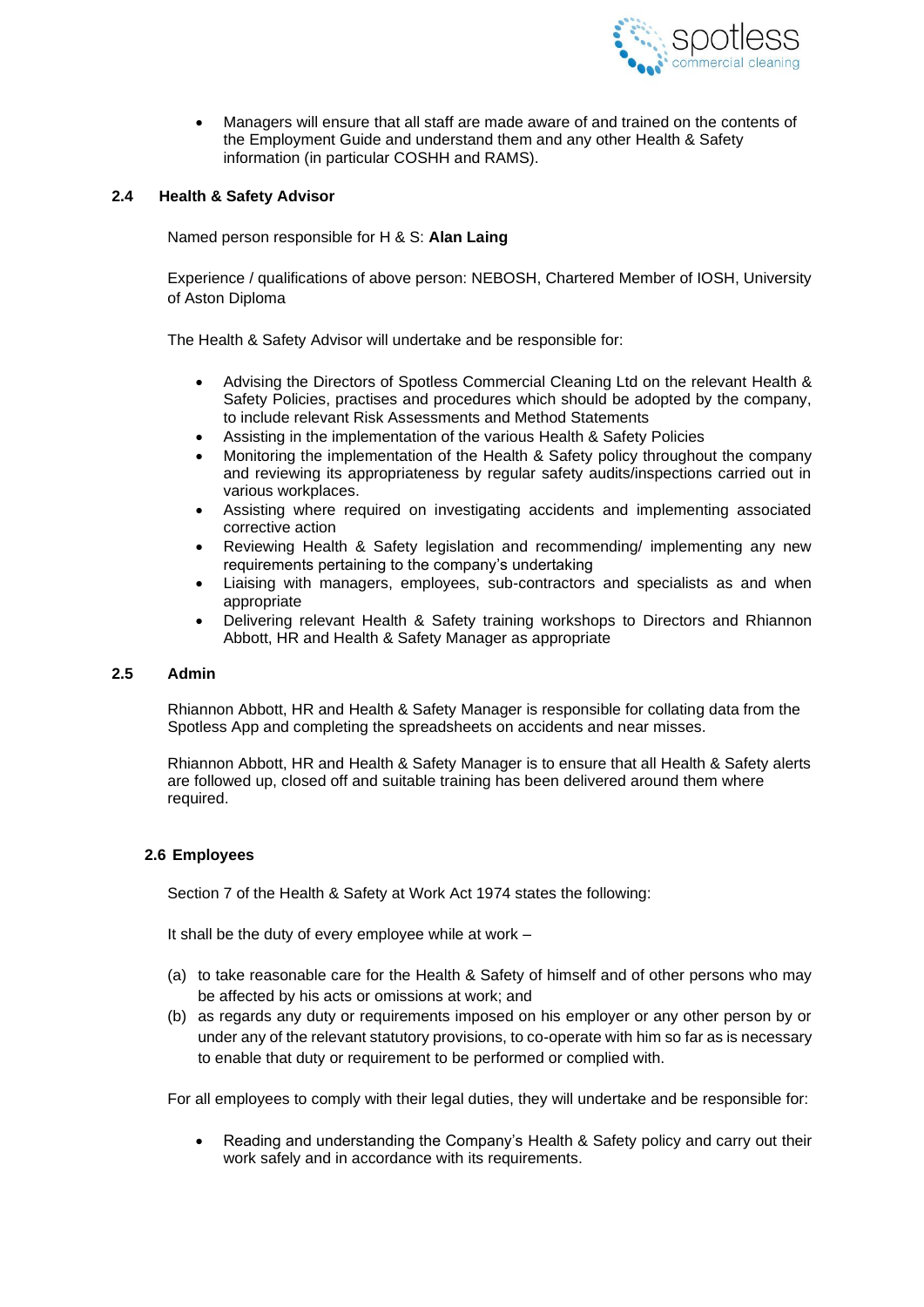

- Ensuring that all protective equipment provided under a legal requirement is properly used in relation to any instruction / training given and in accordance with this Health & Safety policy.
- Reporting any defects to work equipment immediately to the Site Supervisor or Account Manager.
- Reporting any accidents, incidents, ill health or near misses however minor to the Site Supervisor or Account Manager.
- Using the correct tools and equipment for the job in hand and in accordance with training and instructions.
- Co-operating with any investigation, which may be undertaken with the objective of preventing reoccurrence of incidents.

In addition, as and when routine conversations with managers occur, an employee should highlight any issue with skin irritations or breathing issues and confirm understanding of PPE requirements, FVI protocol, COSHH & RAMS and Working at Heights policy.

# **Part 3 – Arrangements and General Policy Statements**

## 3.1 **Communication**

In order to meet the legal requirements of the Safety Representatives and Safety Committees Regulations and the Health & Safety (Consultation with Employees) Regulations, the company will communicate with all employees on the following issues:

- The content of this policy
- Any rules specific to a site or job.
- Changes in legislation or working best practice.
- The planning of Health & Safety training.
- The introduction or alteration of new work equipment or technology.
- Routine Executive Committee Meetings

This communication and consultation will take place directly with the employees via induction, regular training sessions, emails, postcards, and a highlighted version of the Health & Safety Policy.

#### 3.2 **Training**

All employees are given training appropriate to their responsibilities in accordance with the Management of Health & Safety at Work Regulations. Training will be provided for the following situations:

- Induction training for new employees (Health & Safety awareness, company procedures and values etc).
- The introduction or modification of new / existing machinery or technology.
- A change in employee position / work activity or responsibility.
- Ongoing re-enforcement of the Health & Safety policies of the company

Training is also specifically provided for work with hazardous substances, use of PPE and manual handling. Any training provided by the company will be formally recorded via the Spotless App.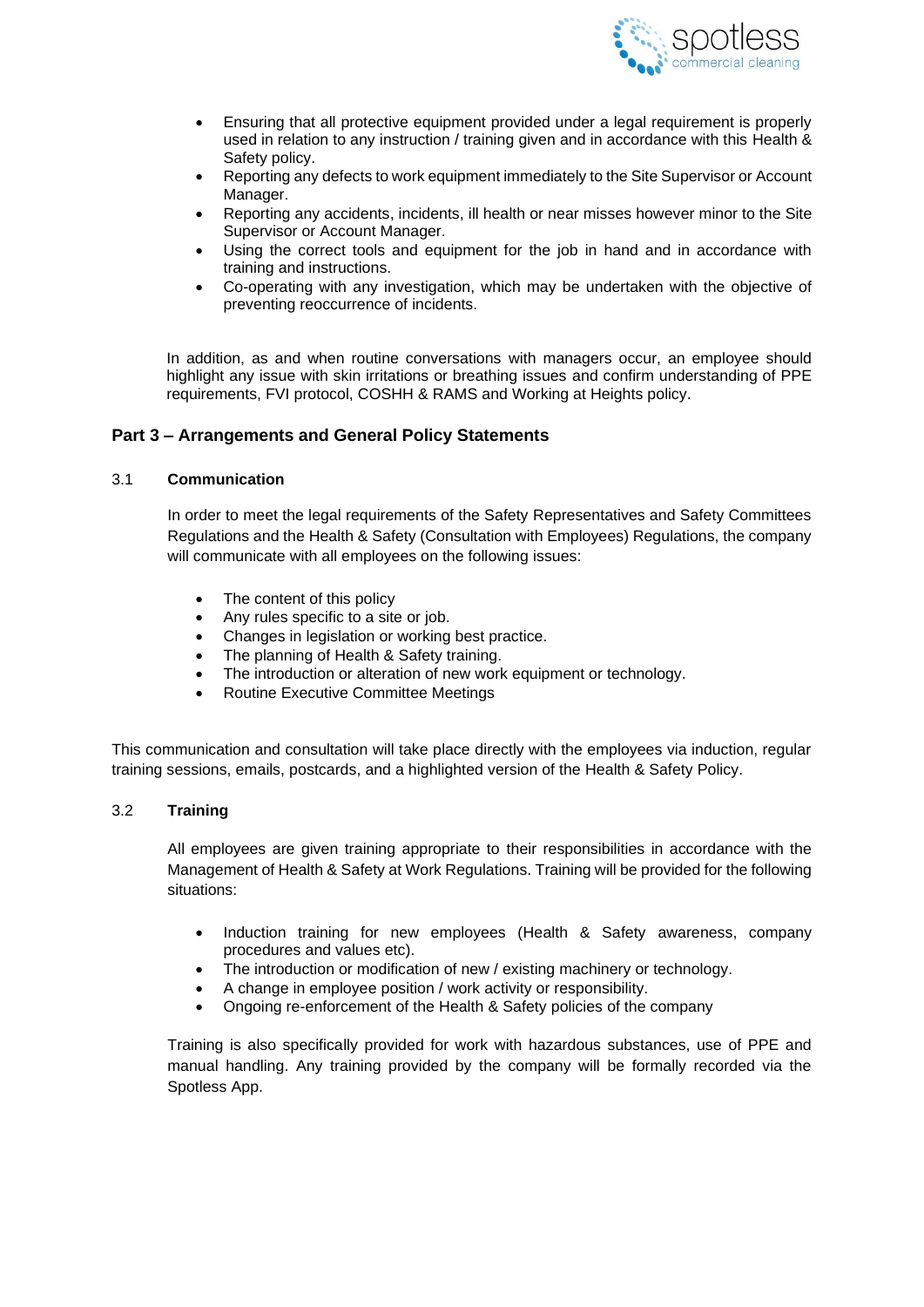

## 3.3 **Risk Assessments**

Spotless will prepare written risk assessments for all reasonably foreseeable risks that may affect Spotless staff and others who may be affected by the company's activities. Managers are trained to identify new hazards on Client sites and seek advice and support if unable to control risks.

Risk Assessments (particularly COSHH Assessments – see Use of Chemicals Policy) will be used to determine the appropriate control measures for hazards, and to ensure that appropriate information, instruction, training and supervision is available to allow Spotless staff to carry out their jobs as safely as possible, and without risks to their health. Training will be given to allow managers to undertake risk assessments on behalf of the company.

## 3.4 **Method Statements**

Data from risk assessments will be incorporated into Spotless's recommended methods of working. These will form the RAMS (Risk Assessment and Method Statement)

The RAMS forms combine both the risk assessment and method statements required for each task.

#### 3.5 **Co-operation with Clients**

Employees will always familiarise themselves with client procedures when attending site, in particular general site access, security, emergency procedures and high-risk work activities including permit to work systems.

Clients site procedures and specific instructions will always be followed.

All employees complete and sign an induction 1 form when signing up to Spotless employment via our onboarding tool. An induction 2 for existing staff working on a new client site should be completed through the Spotless App, to demonstrate understanding of site-specific requirements.

## 3.6 **Welfare Facilities**

Wherever possible arrangements will be made with the Client and/or Principal Contractor for the use of Welfare facilities at sites under their management. As a minimum the following requirements will be adhered to:

- Toilet / washing facilities accessible on site.
- Eating / rest facilities accessible on site.
- Storage for cleaning equipment and PPE

# 3.7 **Work Equipment**

The procurement and use of all work equipment (including Electrical equipment) used by Spotless staff as part of the Company's undertaking will comply with the Provision and Use of Work Equipment Regulations (PUWER).

Before new equipment is introduced into the working environment, an assessment will be made by the relevant Manager in order to ascertain that the equipment is suitable for its intended use.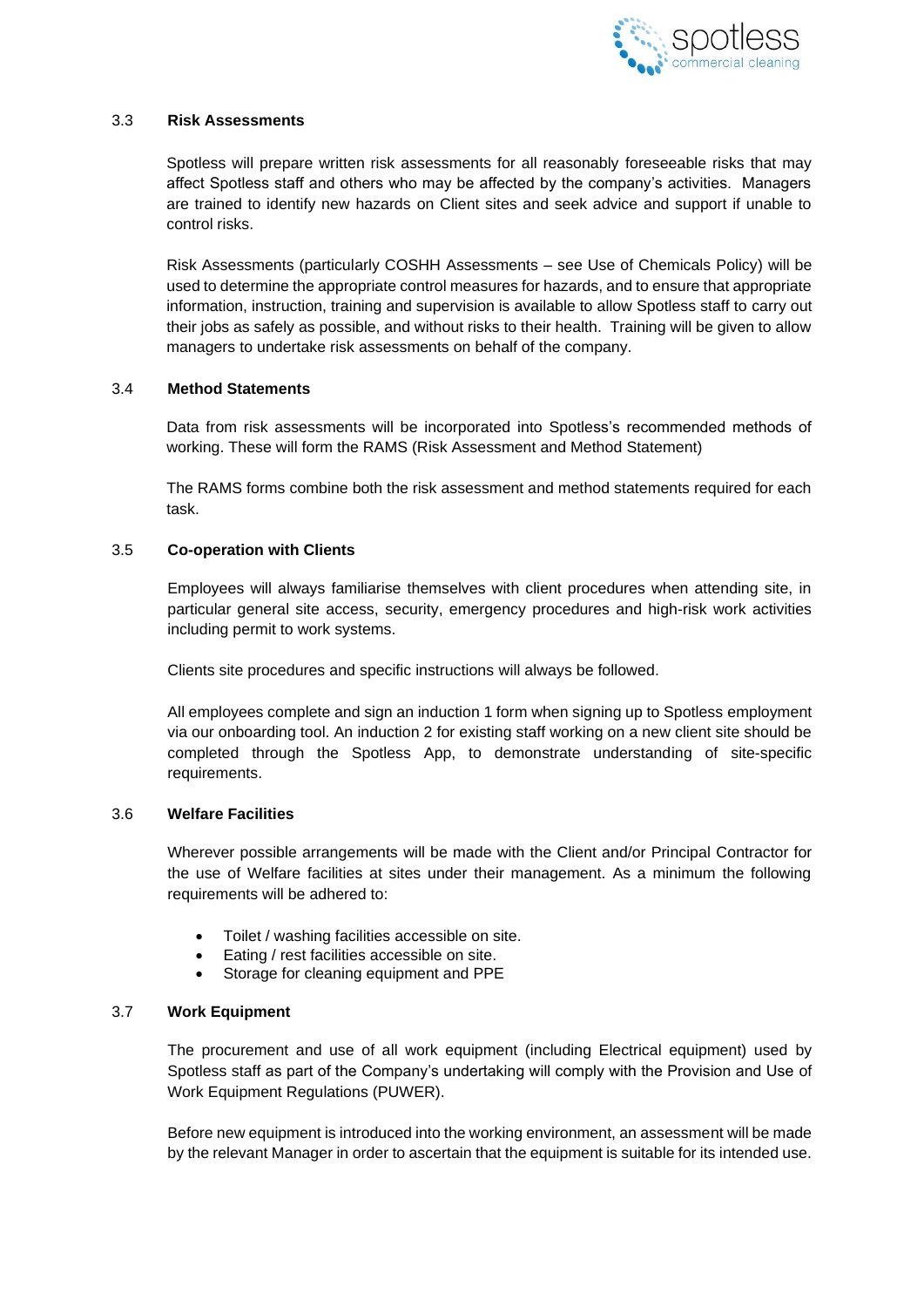

No employee will use work equipment for which they have not received specific training.

Employees will respect all work equipment and be responsible in the way they use it which will minimise a specific risk.

## 3.8 **Electrical Equipment**

Spotless recognise that working with mains-powered electrical equipment may pose a risk of harm to its staff. Spotless recognise the requirements of the Provision and Use of Equipment Regulations 1998 and the Electricity at Work Regulations and will provide and maintain electrical equipment that is suitable for purpose at all times.

Electrical equipment will be procured that is strong enough, of good construction and durability and quality to take into account the foreseeable use and conditions that it might encounter whilst in use by Spotless staff.

Spotless staff will carry out user checks on all items of electrical equipment prior to each use of that equipment. Cleaning staff will be trained to carry out these basic checks for condition of plugs, cables and equipment and this training will be refreshed as appropriate.

Spotless's Account Managers will undertake a Formal Visual Inspection (FVI) of all items of electrical equipment used by Spotless staff once per month. Managers will receive appropriate training to allow them to undertake these checks with the required level of competency. In addition, all cleaning colleagues are encouraged to carry out a FVI prior to use of electrical equipment.

Where electrical equipment is used with liquids such as water or detergents,or is used in environments where water or other liquids may be encountered, that equipment will be subject to an annual check using specialist equipment to ensure that the earth continuity, and other safety features of the equipment, are in good condition and fit for purpose. A person competent in the use of the test equipment will be employed to undertake this work.

It is Spotless's express policy that any member of staff who feels a piece of electrical equipment is not fit for purpose for any reason may refuse to use that equipment, take it out of use and contact their Line Manager as soon as possible. Spotless will replace that piece of equipment until it is checked and deemed fit for use by a competent person.

All items of electrical equipment belonging to Spotless will be identified by either a sticker recording the regular FVIs and/or detailed test, whichever applies.

#### 3.9 **Personal Protective Equipment (PPE)**

Appropriate personal protective equipment, based on a risk assessment of each task/substance as appropriate, will be issued to employees as and when necessary for work activities.

Training will be provided for employees on the safe use, storage and maintenance of the relevant equipment before issue, and a written record detailing what PPE has been issued will be signed by the employees on receipt of the equipment. This is recorded on the App and kept on the HR file for that worker.

Employees have a legal duty to wear PPE as specified by company policy, in relevant site rules, risk assessments and methods statements. Any defects or malfunction of PPE must be reported immediately to their line Manager.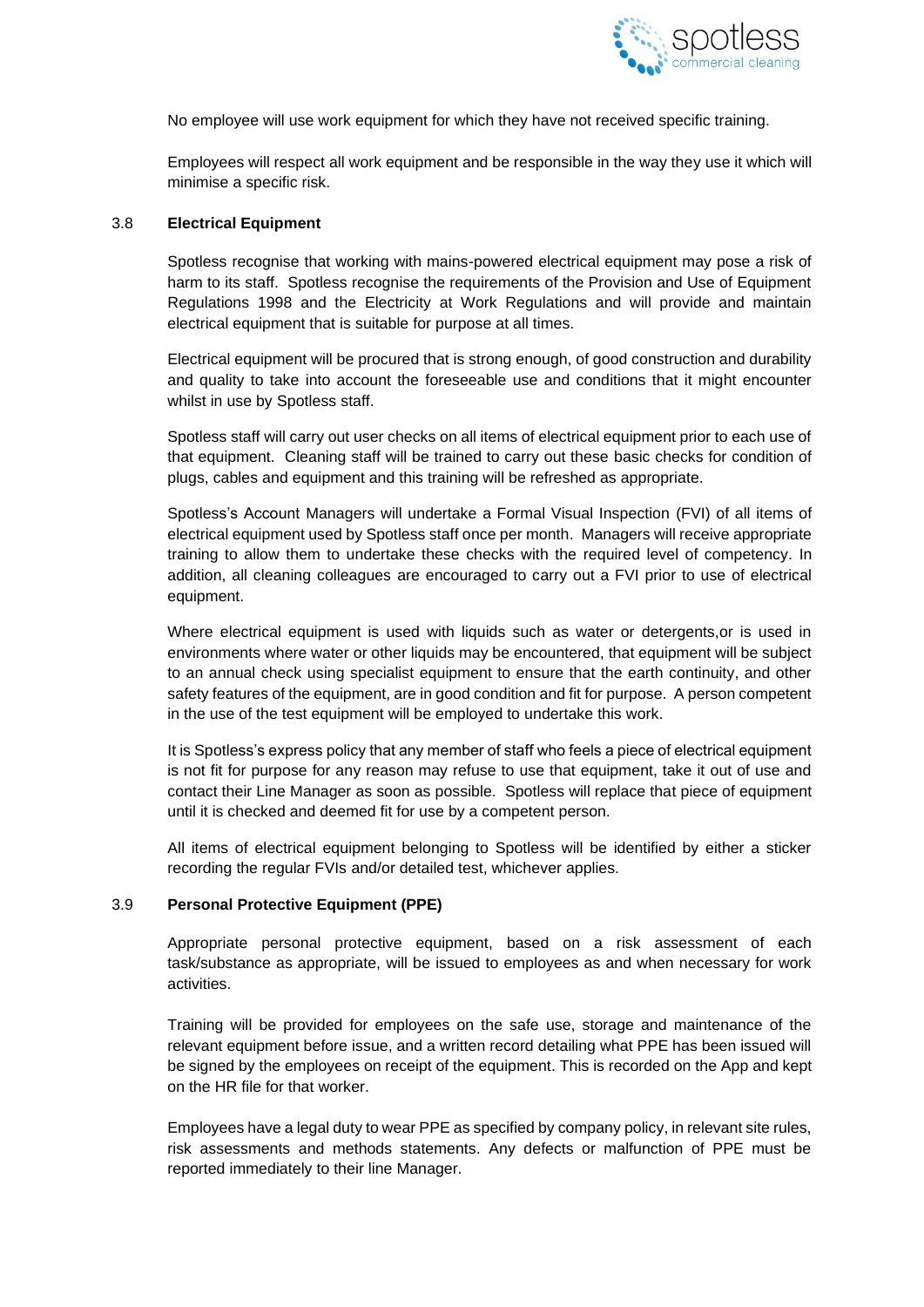

## 3.10 **Hazardous Substances**

The risks associated with hazardous substances are assessed for all work activities.

The majority of our products come from the Innuscience range, these have been COSHHassessed, and COSHH assessment sheets distributed to all client sites via the Communications Diary.

An inventory of all substances and materials hazardous to health used is kept on the S:Drive and any member of staff can gain access to this.

Any new products that are required for use should have a COSHH assessment completed and saved in the company S Drive for review by Rhiannon Abbot, HR and Health & Safety Manager before use may commence.

Colleagues with any skin or breathing issues are encouraged to report this to their manager immediately so that these conditions can be assessed.

## 3.11 **First Aid**

Spotless endeavours to provide a level of First Aid protection to staff wherever this is possible. In the majority of Client sites, agreement has been reached that the Client's First Aid box is available to Spotless staff as needed. Where no agreement can be reached Spotless will provide Spotless staff with a First Aid box. A First Aid box is also provided to any person driving a vehicle on behalf of Spotless.

Basic training will be given to all staff on the contents of the First Aid box at their location, and on what actions to take should an incident requiring First Aid take place.

Where appropriate, body fluid containment kits and sharps kits are also issued to Spotless Account Managers.

## 3.12 **Accident Reporting**

All accidents will be reported to the relevant Manager and captured via the Spotless App so that appropriate review and modification to working practices and the surrounding environment can be made.

Certain accidents are reportable to the HSE's Incident Contact Centre. It is the responsibility of Rhiannon Abbott to lodge such an event:

- Any work-related injury that leads to an employee being unable to do their normal work (absent or otherwise) for 7 days or more, not including the first day of injury;
- Fracture other than to fingers, thumbs or toes;
- Amputation;
- Dislocation of the shoulder, hip, knee or spine;
- Loss of sight (temporary or permanent);
- Chemical or hot metal burn to the eye or any penetrating injury to the eye;
- Injury resulting from an electric shock or electrical burn leading to unconsciousness or requiring resuscitation or admittance to hospital for more than 24 hours;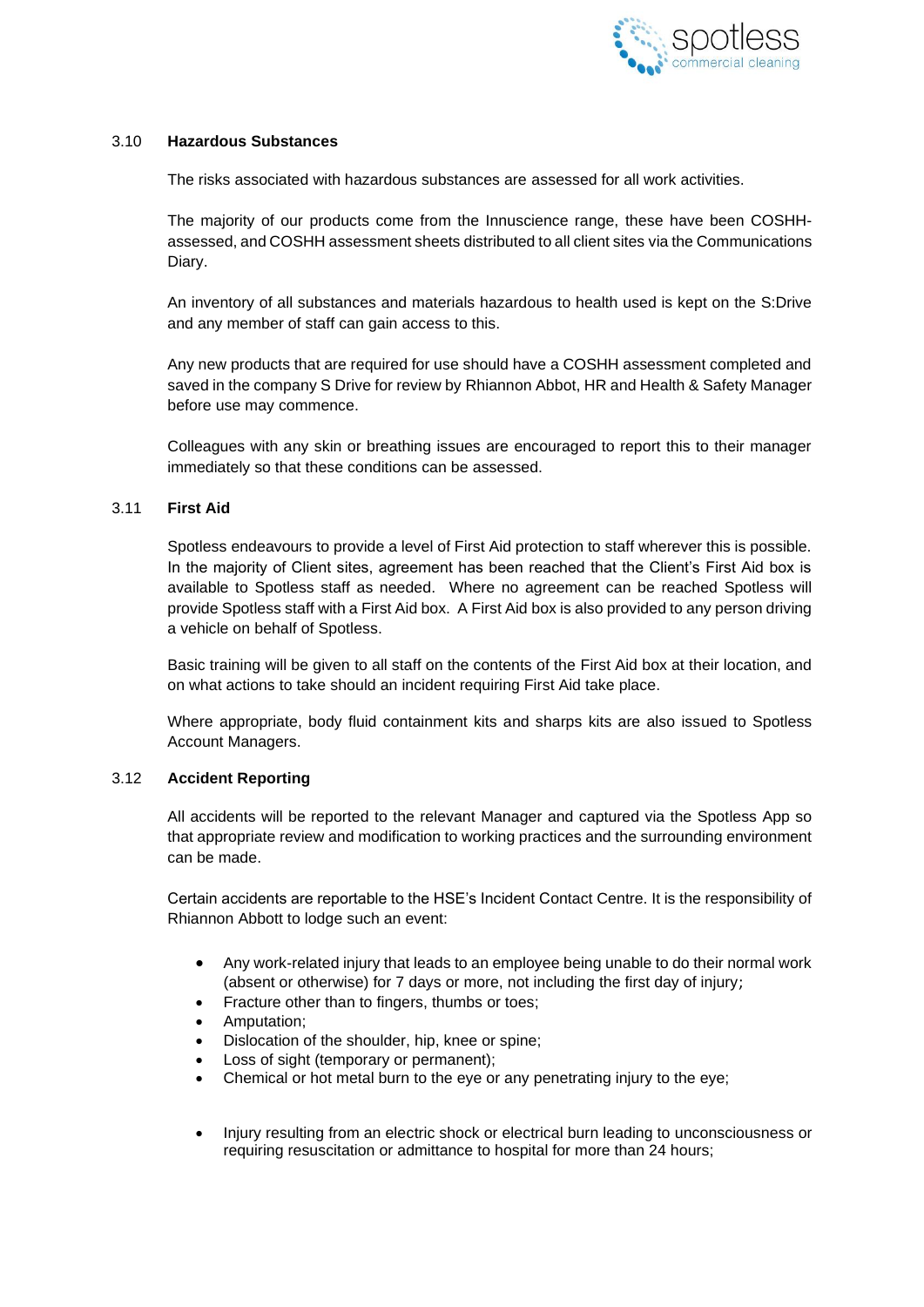

- Any other injury: leading to hypothermia, heat-induced illness or unconsciousness; or requiring resuscitation; or requiring admittance to hospital for more than 24 hours.
- Death;
- Certain illnesses, eg occupational dermatitis or occupational asthma, as diagnosed by a GP, must also be reported to HSE.

## 3.13 **Manual Handling**

Spotless has a policy of discouraging significant Manual Handling where ever possible. Staff receive basic training in Manual Handling techniques and the use of relevant equipment and aids. Whenever possible, when moving heavy equipment from floor to floor within a building a lift should be used. All staff moving equipment must be trained on RAMS39- Manual Handling.

## 3.14 **Fire Safety & Emergency Procedures**

It is the Company's policy to take account of fire hazards in the workplace. All employees have a duty to conduct their operations in such a way as to minimize the risk of fire. This involves compliance with the Company's no smoking policy, keeping combustible materials separate from sources of ignition and avoiding unnecessary accumulation of combustible materials.

Managers and where applicable Site Supervisors are responsible for keeping their operating area safe from fire, ensuring that their staff are trained in proper fire prevention practices and emergency procedures.

The person in Spotless local offices with responsibility for the maintenance and testing of fire alarms and firefighting equipment is the Regional Manager.

Spotless managers should make best endeavours to make sure that all fire exits on clients sites are free from hazards and are freely accessible for use at all times.

#### 3.15 **Sub-Contractors and Suppliers**

Spotless may engage sub-contracting companies to undertake specialist activities, the Subcontractors Questionnaire must be completed prior to any engagement with a new contractor or supplier. This form is to be completed annually.

Contractors are monitored, where possible, by Spotless's Account Managers and any discrepancies between declared risk assessment/method statements and observed activities dealt with.

#### 3.16 **Public Safety**

The safety of members of the public and other contractors is considered at all times whilst on site. Any work area that could place others at risk due to the Company's activities will be closed off by appropriate means (e.g. safety signage, bollards, tape, hoarding) in order to restrict access.

## 3.17 **Lone Working**

Spotless will, through the iPad Health & Safety Audit, identify any work situations where staff are considered to be Lone Working. Lone Working situations are deemed to be those where staff will work on client premises when there is no other person on that site, nor likely to be on that site for a significant period of time after the Spotless member of staff is scheduled to leave that site.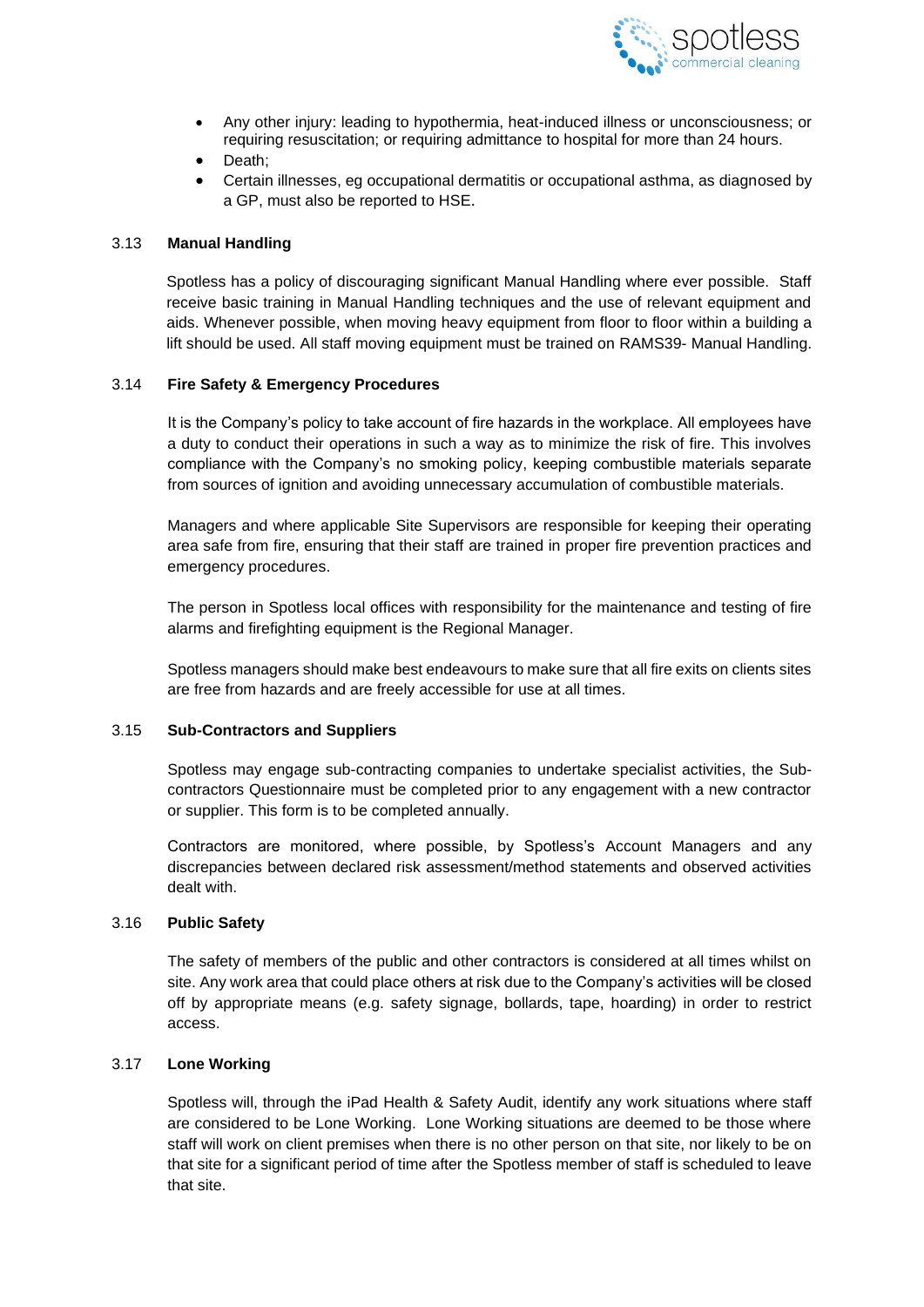

Spotless will strive at all times to have an out-of-hours contact name and telephone number and spare keys for each of its sites to allow timely entry to premises where Lone Workers may have become incapacitated. However, it is recognised that this may not be possible in all situations.

## 3.18 **Work at Height**

It is Spotless's express policy that all cleaning work undertaken by cleaning staff will be conducted with their feet firmly on ground level. Activity from any height above ground level is not permitted.

Spotless employs "Specials Teams" who are trained to use low level equipment for gaining access to higher levels – eg 3-step "librarian-type" steps, which are fitted with an integral handrail.

## 3.19 **Display Screen Equipment**

All users and computer workstations in Spotless offices will receive a DSE assessment based on the DSE Assessment Checklist held in the S Drive. All new starters in Spotless offices will receive this assessment within their first week of employment.

Staff who feel they need an eye test for DSE work (this includes laptop and IPad users) will be encouraged to attend an opticians. Anyone requiring visual correction to work with DSE will be entitled to a £40 contribution to the cost of appropriate eyewear. This sum will be paid on receipt of a written recommendation from a practising Optician.

<http://www.hse.gov.uk/pubns/indg36.pdf>

## 3.20 **Other Important Health & Safety Information**

All Health & Safety queries may be made to the Helpdesk on 0330 094 7733, or by emailing [hereforyou@spotlessclean.co.uk](mailto:hereforyou@spotlessclean.co.uk)

## Part 4 – **Covid 19 Pandemic**

#### 4.1 **General Information**

During the ongoing worldwide pandemic of Covid-19, Spotless has introduced a number of new guidelines for our staff to follow in relation to advice provided from the UK government to keep themselves and others safe. We take the Health & Safety of our staff during this ongoing pandemic very seriously and have advised them to follow the advice set down by the UK and Scottish governments.

In general:

- Employees are instructed to heed government advice as seen and heard on the TV and radio news broadcasts. Spotless staff should not breach any of these guidelines for work purposes unless they have discussed their intended actions with Spotless management in advance, and their actions have been authorised.
- Employees are instructed to stay 2 meters apart from each other and other people on sites during the duration of the pandemic.
- Employees are instructed to wash their hands regularly with hot water and soap and use hand sanitiser if washing with soap and water is not available.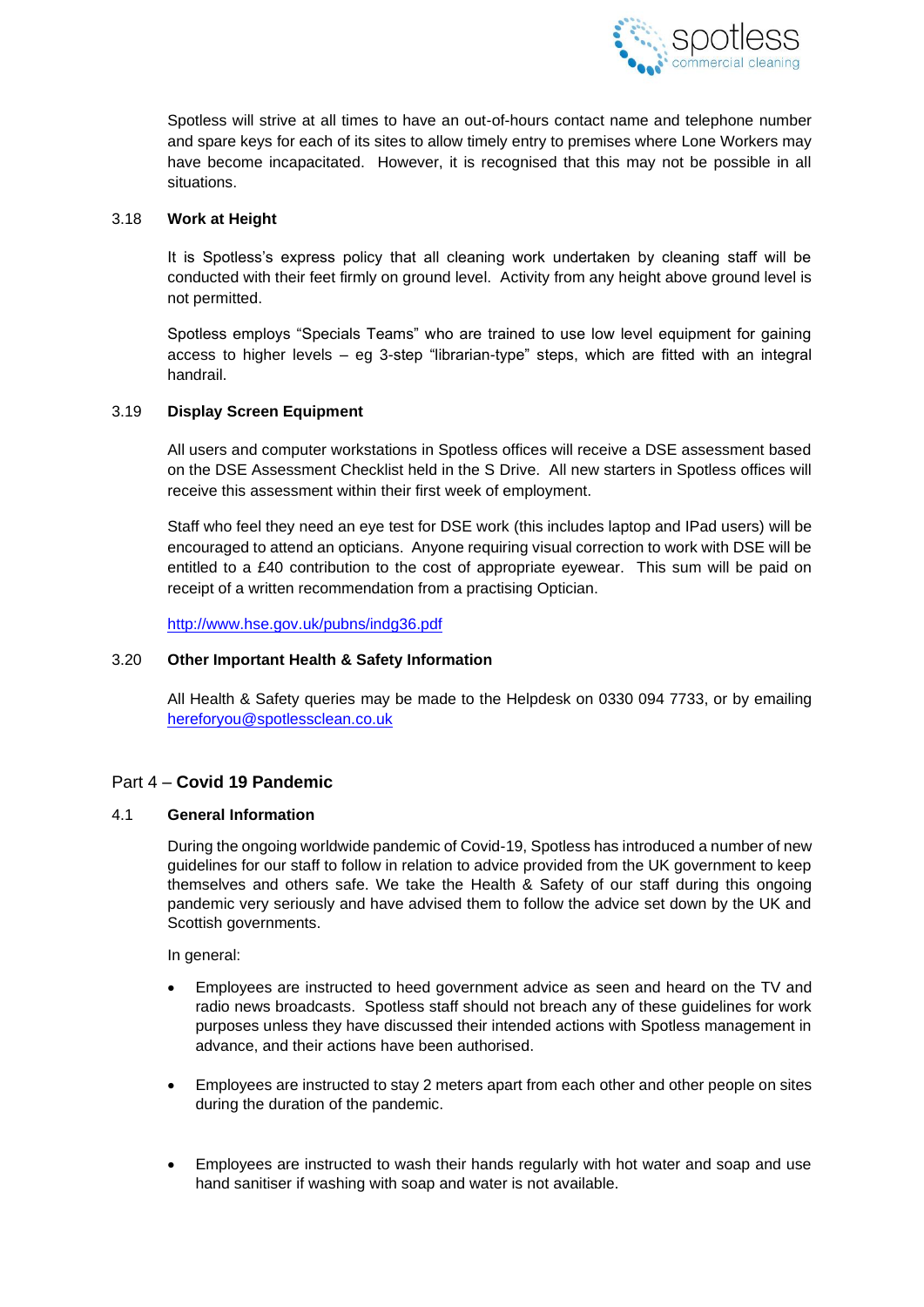

- Employees are instructed to remain vigilant about any symptoms they may have, report them as soon as possible to their line manager and must not present for work.
- Employees are provided with PPE and instructed with guidance on their use.

Other more detailed guidance is available in the Spotless RAMS documents which have been modified by Rhiannon Abbott, HR and Health & Safety Manager to reflect additional procedures to deal with the pandemic. See Appendix at the end of this document.

#### 4.2 **PPE**

Spotless will supply our employees with face coverings (masks and visors where necessary) and protective gloves to help protect them from the virus while at work.

Employees with concerns regarding their Health & Safety while working on site, are instructed to raise their concerns with their Account Manager as soon as possible, to allow for the concerns to be investigated and addressed. Account Managers have received instructions on how to deal with such issues, and how to refer them to the company Health & Safety team when necessary.

#### 4.3 **Travel Advice**

Spotless will recommend to all staff that during this pandemic all travel should be restricted to necessary travel only. Staff must check with management before making any work travel plans.

Employees will be advised that when they travel to and from their workplace, they need to observe the social distancing guidance whilst they are travelling, as far as is practical.

Where they feel this cannot be observed they will be told that they do not need to travel and should discuss this with their Account Manager.

No Spotless staff will engage in work-related overnight stays away from home unless this has been cleared by management, is absolutely necessary for work purposes and is in line with government rules and guidance in existence at that time.

#### 4.4 **Medical Advice**

It is the responsibility of every employee to consider their own health and the health of others, and employees are instructed that if they have any of the of the main symptoms of Covid-19, high temp, new and persistent cough, loss of taste and smell they are to self-isolate, as per current government guidance.

They should call the NHS 111 service if their symptoms do not improve after 7 days. Staff will further be advised to call 999 if they feel their conditions are life threatening.

Employees must inform their line manager straight away if they have any of these symptoms and will not be allowed to attend client's premises until after the prescribed time set down by the government.

Line Managers will inform the clients to let them know if there are concerns related to the employee's health regarding Covid-19 and appropriate action will be taken by Spotless management to investigate the situation and inform the client of issues they may need to take into account.

#### 4.5 **Working from Home**

Where possible employees will be required to work at home for the timeframe of the pandemic and post-pandemic era.